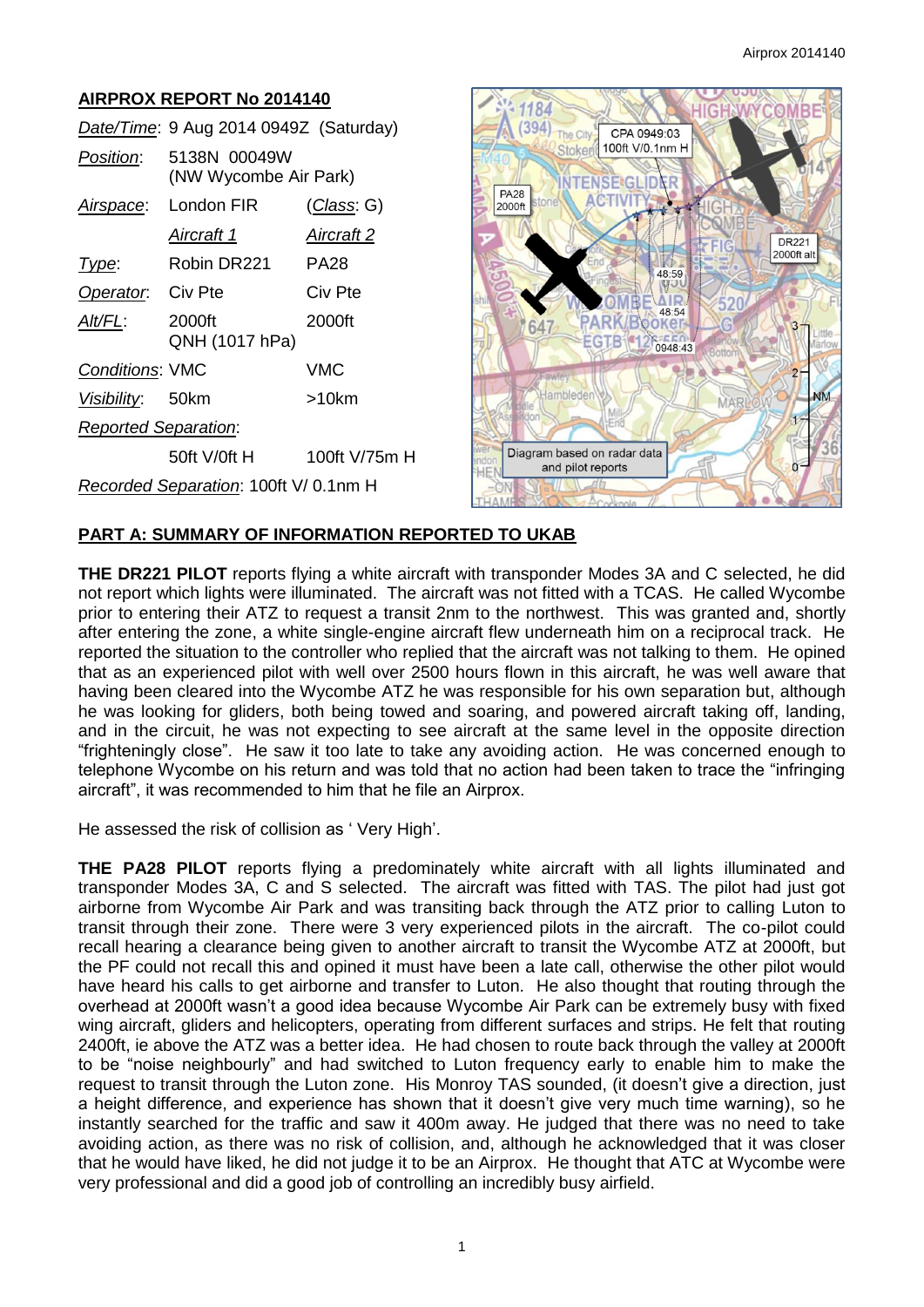He assessed the risk of collision as 'None'.

**THE WYCOMBE CONTROLLER** reports that he had limited recollection of the details leading to the event. He noted that although many eastbound departures left the ATZ downwind, others left via local positions outside the circuit; however, he would expect a pilot to remain on the Wycombe Tower frequency if leaving downwind, and, in this case, having left the frequency climbing crosswind, not to re-enter the ATZ.

#### **Factual Background**

The weather at Benson was recorded as:

METAR EGUB 090850Z AUTO 23008KT 9999 FEW024 18/12 Q1008

#### **Analysis and Investigation**

### **CAA ATSI**

The DR22 called Wycombe routeing NE-SW requesting a clearance through the northern portion of the ATZ at 2100ft QNH (approx 1600ft QFE) which was approved by the Wycombe Tower controller. The PA28 reported ready for departure from Wycombe and was given take-off clearance. The PA28 departed to the west, reporting clear of the ATZ at 0946:25 and changing frequency to Luton Radar on 129.550MHz. The PA28 subsequently requested a Basic Service from the Luton Radar controller, which was agreed, and an SSR code 4670 allocated to the PA28. The PA28 turned to the northeast, re-entered the Wycombe ATZ without a clearance and came into conflict with the DR22. The Airprox occurred 1.6nm north-northwest of the aerodrome, inside the ATZ. The DR22 reported to Wycombe Tower that traffic had just passed underneath approximately 200ft below, to which the Tower controller replied that he did not know who the traffic was. The Wycombe Tower controller reported that he would expect a pilot to remain on the Wycombe Tower frequency if leaving downwind and if that had been the case then appropriate traffic information would have been passed to both aircraft. As the PA28 reported changing frequency having left the ATZ to the West the Tower controller did not pass traffic information to either aircraft. The Wycombe Tower controller could remember little of the incident however it is likely that, with the PA28 outside the ATZ to the west and the DR22 entering the ATZ to the northeast, the controller did not think that the two aircraft were relevant to each other. The Luton Radar controller did not pass traffic information to the PA28 and, because the PA28 was under a Basic Service, was not required to monitor the flight. The Luton Radar controller had no recollection of the incident afterwards.



0948:55 PA28 squawking 4670, range 1.8nm from Wycombe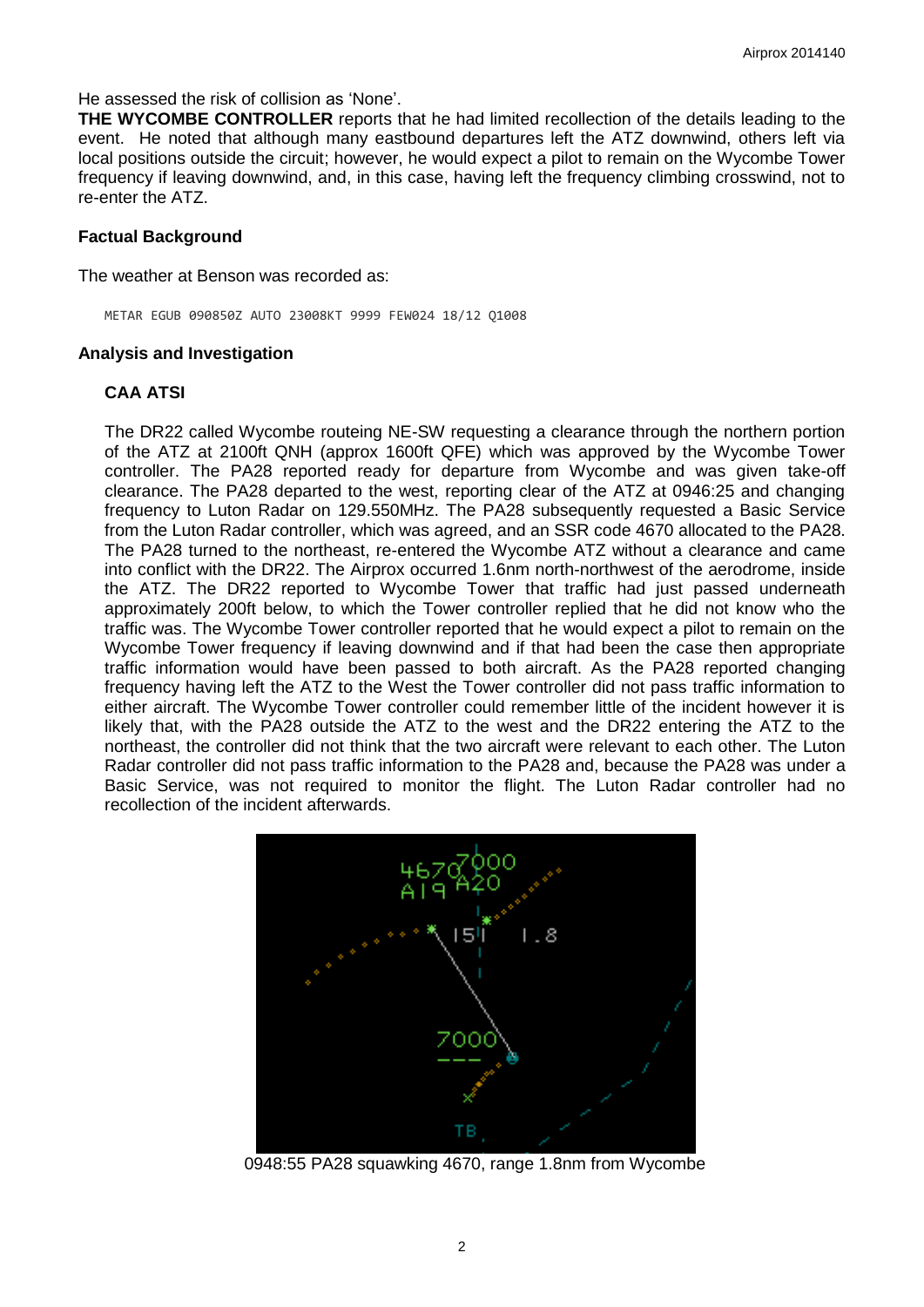

CPA at 0949:06, 1.6nm from Wycombe

# **UKAB Secretariat**

Both pilots shared an equal responsibility for collision avoidance and for not flying into such proximity as to create a danger of collision<sup>1</sup>. The geometry was head-on; therefore, both pilots were required to alter course to the right.<sup>2</sup> Additionally, pilots are required to seek permission from the ATCU to enable flight to be conducted safely within an ATZ, and to advise on entering the  $ATZ<sup>3</sup>$ 

# **Summary**

An Airprox was reported on 9 Aug 2014 at 0949 when a Robin DR221 and a PA28 flew into proximity at 2000ft. The DR221 was transiting through the ATZ and receiving a Basic Service and the PA28 had just got airborne, was transiting back through the ATZ and had switched frequency to Luton*.*

## **PART B: SUMMARY OF THE BOARD'S DISCUSSIONS**

Information available included reports from the pilots of both aircraft, radar photographs/video recordings, reports from the air traffic controllers involved and reports from the appropriate ATC and operating authorities.

The Board first looked at the action of the DR221 pilot and agreed that he acted correctly in calling Wycombe ATC for an ATZ crossing in plenty of time, and that his choice of height seemed a reasonable one given the surrounding airspace restrictions. Having received a clearance to cross, he was aware of the need to continue his look-out, although was understandably not expecting to see an aircraft at the same height in the opposite direction.

For the PA28 pilot, having got airborne and left the ATZ, the Board thought he had probably become task–focused in calling Luton for his zone crossing and had not considered the consequences of leaving the Wycombe frequency early. It was clear that the controller had not expected him to reenter the ATZ, had he remained on frequency he would have known about the other aircraft and would have been able to inform the controller (and provide valuable SA to the DR221 pilot) as he reentered or flew close to the edge of the ATZ. If he needed the extra time to call Luton for the subsequent routing he would have been better placed to have remained outside the Wycombe ATZ and perhaps conducted an orbit to allow himself more time. Furthermore, the Board noted that he had criticised the DR221 pilot for crossing the ATZ at 2000ft when a higher altitude was available, but had proceeded to do the same thing himself.

 $\overline{a}$ Rules of the Air 2007 (as amended), Rule 8 (Avoiding aerial collisions).

<sup>2</sup> Ibid., Rule 10 (Approaching Head-on)

<sup>&</sup>lt;sup>3</sup> Ibid., Rule 45 (Flights within Air Traffic Zones)